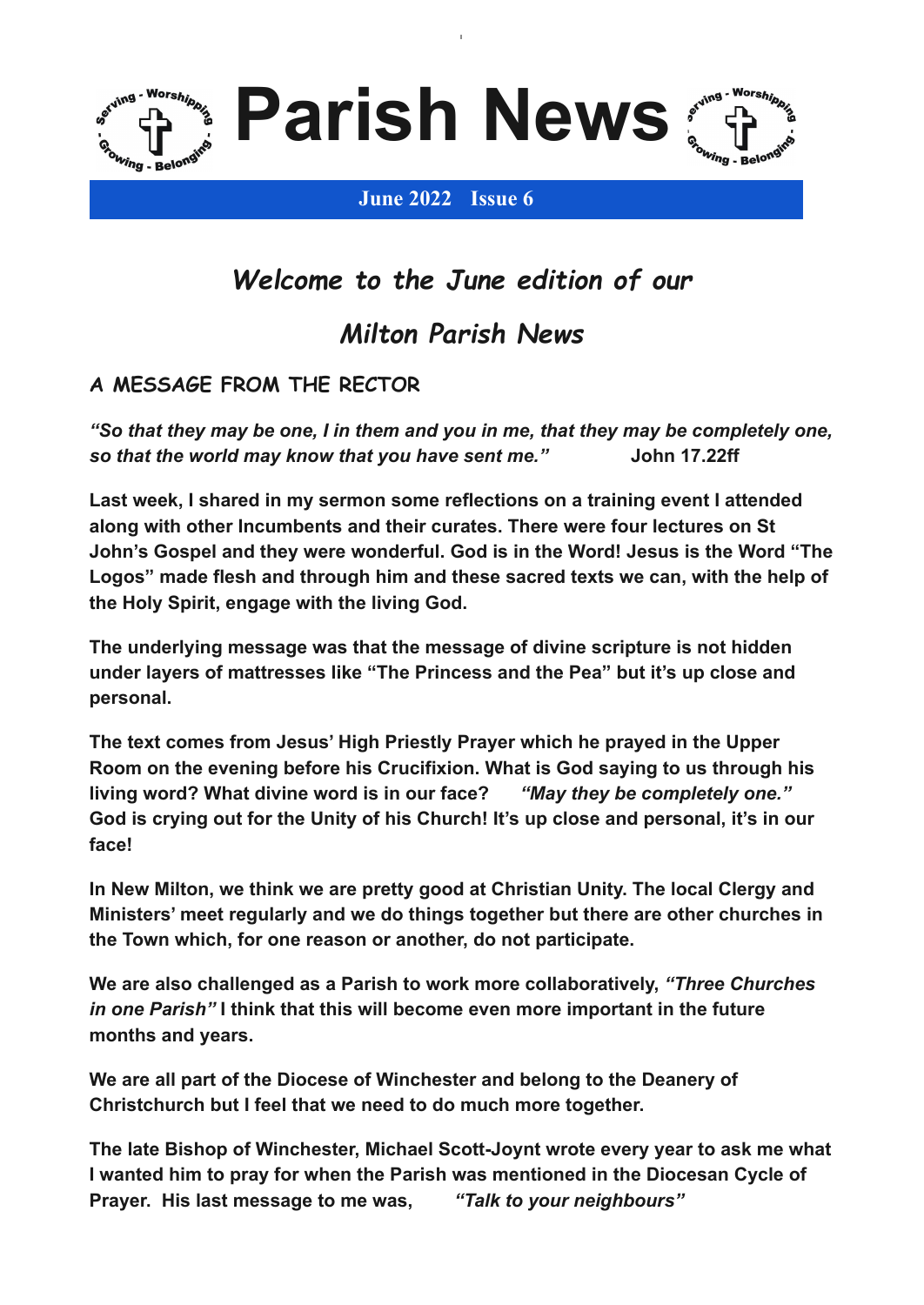**Thank you to those who attended a united service at St. Mark's, Highcliffe to celebrate Ascension Day. St Luke's Gospel recalls on occasion when Jesus went to his local Synagogue at the beginning of his ministry. He read the lesson from the Prophet Isaiah and said,** *"Today, in your hearing, this text has been fulfilled."*

**This comes with my prayers and good wishes**

**Rector**

**\*\*\*\*\*\*\*\*\*\*\*\*\*\*\*\*\*\*\*\*\*\*\*\*\*\*\*\*\*\*\*\*\*\*\*\*\*\*\*\*\*\*\*\***



(Indm)

## *WELCOME GROUP*

**We look forward to welcoming you at our,** *Pop - In Coffee Mornings*

*On Thursday, 30th June and 28th July.*

**10am - 12 noon in St Mary Magdalene Church Hall.**

**Enjoy a spread of delicious cakes and Malcolm's super sausage rolls. Join us on the last Thursday of every month.**

**An opportunity to make new friends and chat over a cup of coffee/tea with light refreshments. No charge, but a donation is always appreciated. Co-ordinator Doris Stanley 613311**

# *Monday Group.*

The Monday Group meets on the 2nd Monday of the month in the Parish Church Small Hall. Our next meeting will be on Monday 13th June at 2.30pm for a Cream Tea and a chat, please pop the date in your diary, we will look forward to seeing you.

On the 11th July, we will have our usual Summer Lunch, to be held at The Carpenter's Arms, Bransgore at 12 for 12.30pm. To book your place please contact me either in Church, Telephone 01425 610922 or email ann.lewington@btinternet.com before the end of June.

Our 2022/2023 programme will be available in September after our August break.

**Ann Lewington**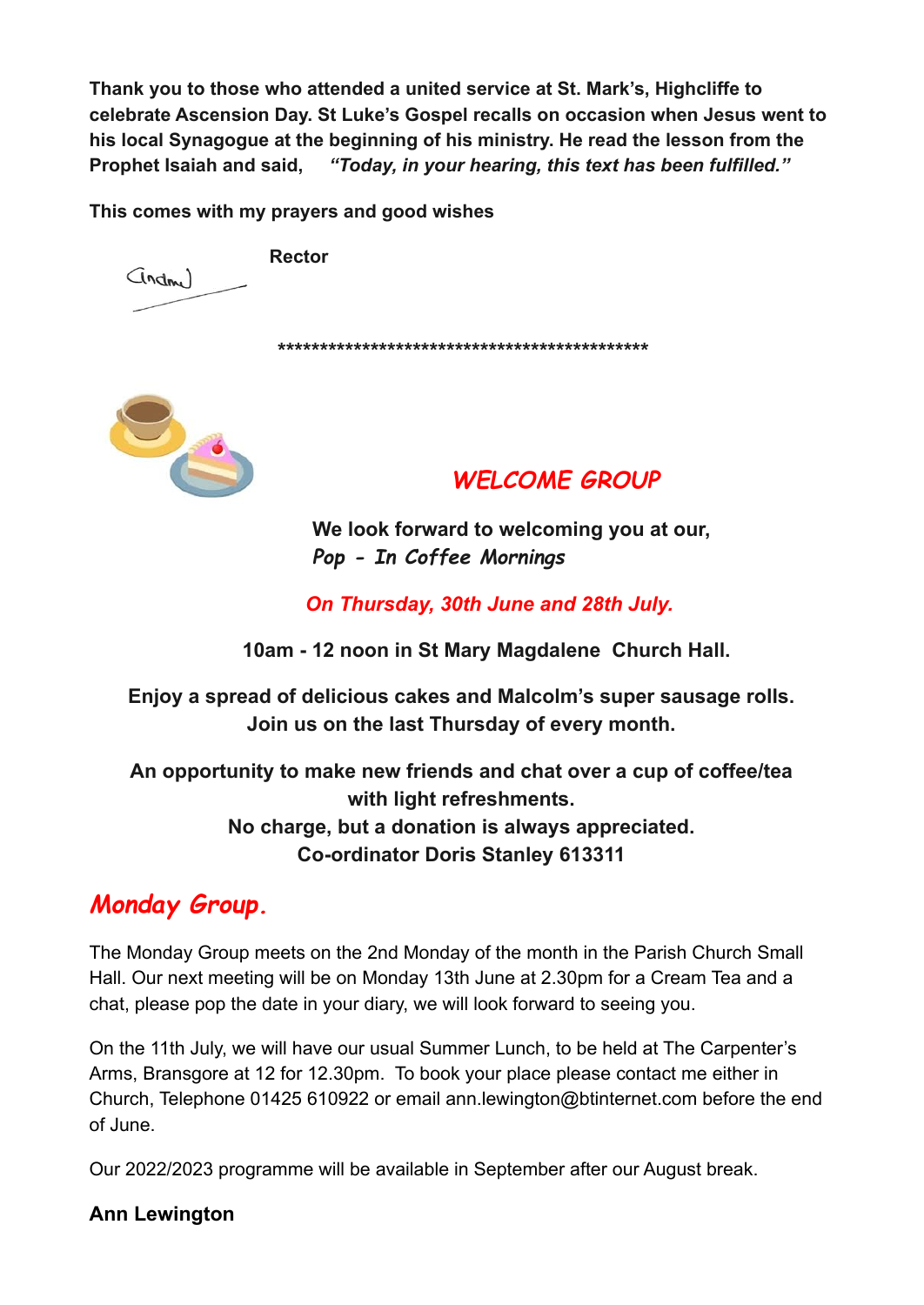# *Messy Church*

### **Messy Church was held on 10th May**

A fun afternoon was enjoyed by those families who were able to make it but it seemed we clashed with some school activities. However the small numbers were no deterrent, Catherine told the story of Jesus, aged 12, getting lost and being found in the Temple. Our activities focused on growing and changing and the love given to us by our families. In our prayers we remembered those children who do not have caring families to support them.



Chicken Nuggets, chips and beans were served thanks to Marion and June. **Our next Messy Church is on June 14th. Do feel free to join us.**

**WANTED.** Thank you very much to all those who provided small glass jars, they were well used**. Now we need small clear plastic bottles, before the 14th June. Also we are collecting unwanted CDs which we plan to use on our stall at the fete. The children will decorate them to take home and hang as decorations. We will collect both from the back of the Parish Church.**

**ROC (Redeeming Our Community)** This is an informal ecumenical prayer group which has been in existence for a number of years. It is now led by Fiona Moore and takes place from 11.00 to 12.00 on the first **Tuesday** in the month. (Refreshments from 10.45)

In May the meeting was on Zoom. We continued to pray for Ukraine and thanked God for our many blessings. We prayed for help to listen to God's word, to be faithful disciples and to find ways to share His Word with all in New Milton. We prayed particularly for struggling families and all who are working with children and young people helping them to find their way in this post Covid world. Many of the older ones having suffered from significant disruption to their education.

**Our next gathering is 7th June at the Parish Church.** If you would like to know more contact Fiona Moore. 01425 615497 [nm.rocprayer@gmail.com](mailto:nm.rocprayer@gmail.com) or just come along. All are welcome.

# *New Forest Basics Bank*

Demand continues to rise and our contributions are very gratefully received.

## **Betty and Derek Verney**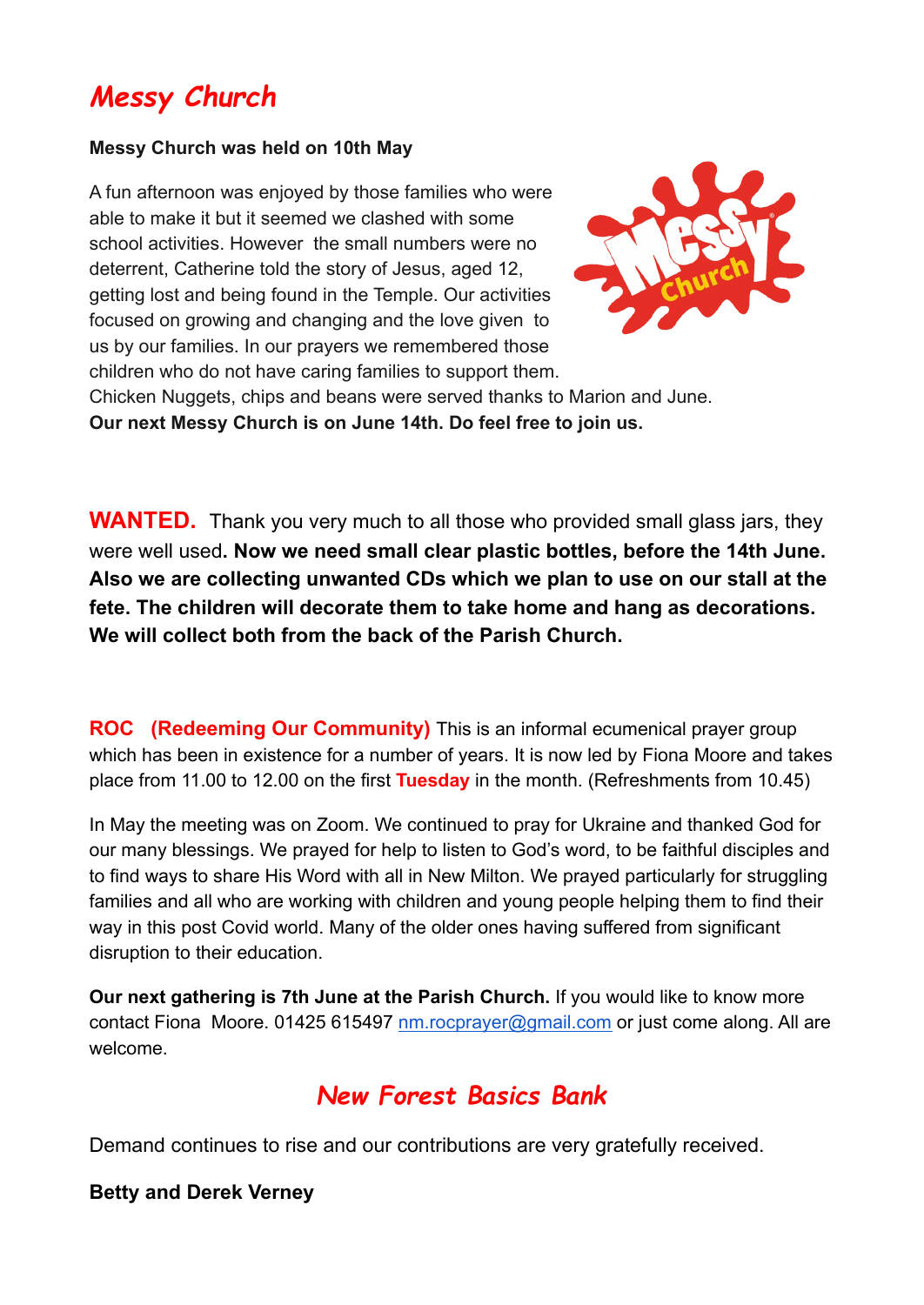# *Milk Top Collection*

**We have been collecting Milk Tops for many years, in the Church for Mencap. They sold them to a company in Southampton who turned them into plastic pellets which were then used to make other things. This was a good fundraiser for Mencap. Sadly the chain for the collection of these will not be available anywhere in the area. I have 5 sacks of Milk Tops which I will be taking to Totton on Friday 27 th May as this collection site will be closed at the end of May.**

**It is with regret that I have decided, we will not be collecting Milk Tops in future, so please do not bring them to church, I understand that they can be put in the home recycling bags. Betty Verney 01425 627324**

## *Events to look forward to.*

**Sunday 26th June, (TBC)** Recital by Michael Minton and Alan Ponting with poetry readings. (See below)

**Sunday 24th July,** Songs of Praise (see below)

**Some of these are by way of fundraising events** and now that restrictions are starting to be lifted we hope to organise more. A small group has been formed to head up these events. Marion or Doris would love to hear from anyone who would like to join the group or submit ideas.

## *Quiz. A great result.*

**Thank you to everyone who came to our quiz evening on the 30th April. Everyone had a great time and we made £343.60.**

**Looking forward to our next quiz afternoon in November.** *Marion*

## *On the Subject of Fundraising a simple thing to do:-*

If you do any online buying then you can, without cost to yourselves, help support us. Sign up to **easyfundraising** & raise **FREE** donations every time you shop online with over 6,000 retailers. eg. John Lewis, Marks and Spencer, Sainsbury's, Argos, Uswitch, eBay and many more are waiting to give a free donation. Plus once you've signed up and raised £5 in donations, easyfundraising will give us an extra £5 bonus donation!.

**The Parish Church of ST. Mary Magdalene** is what you enter as your 'good cause'.

Sign up to support us here – <https://www.easyfundraising.org.uk/invite/esxo43/> **If anyone has any questions regarding the above contact Liz Lock, Alan Beale or Marion Brehaut.**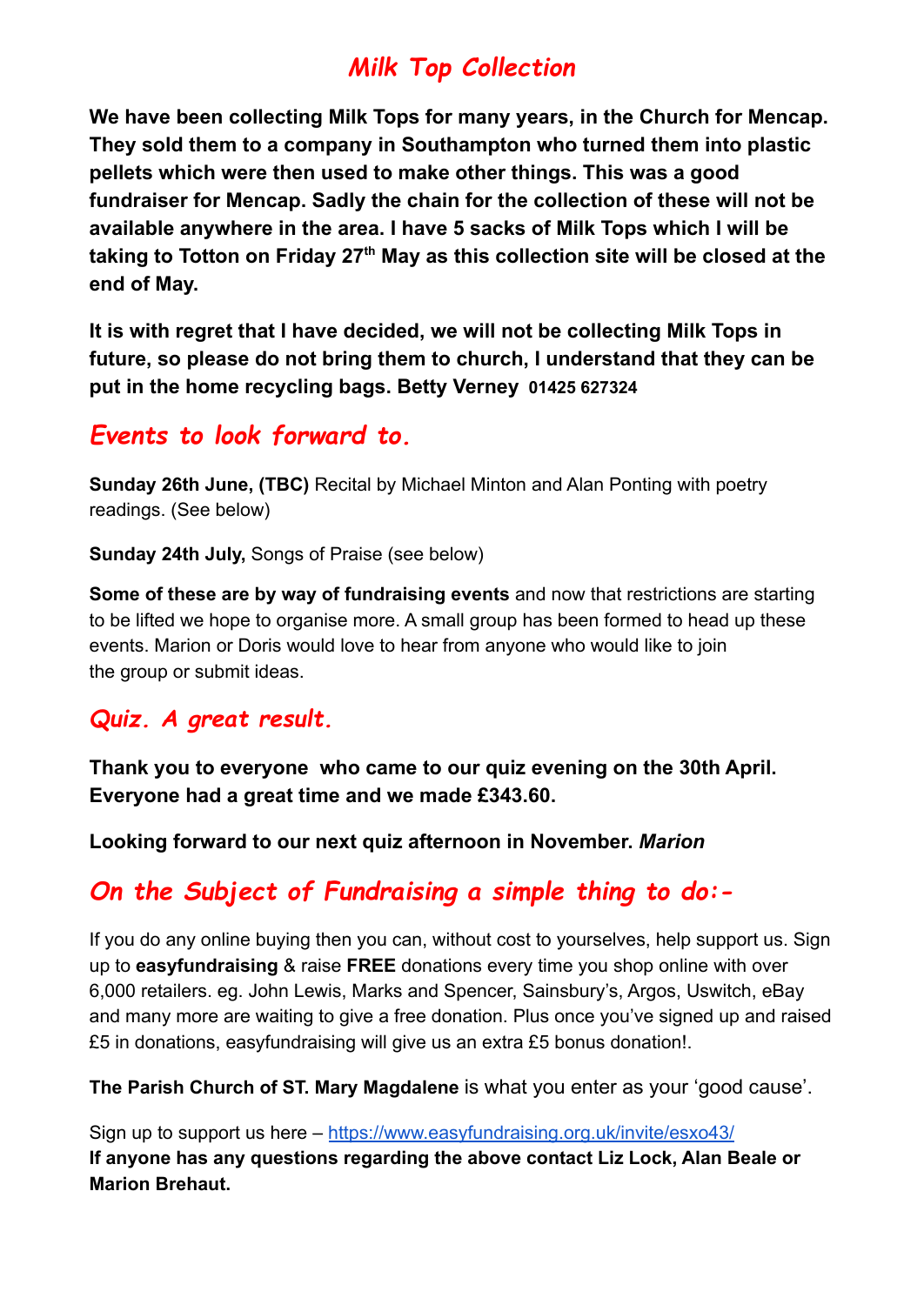*The Queen's Platinum Jubilee FULL Afternoon Tea St. Mary Magdalene Church Hall Church Lane, New Milton BH25 6Ql Saturday 4 th June 2022 3.00 pm Admittance by ticket only. £10 Includes sandwiches, assorted cakes and Scones with cream. Contact Marion Brehaut 07778 447949 All proceeds to the church fabric fund*

**SUMMER SONGS and SONNETS** 

An afternoon of Songs and Poems bv **Michael Minton with Alan and Anne Ponting** 

> **St Mary Magdalene Church** Church Lane, New Milton. BH25 6QL

**Sunday 26th June 2022 2.30pm** 

Tea and Cake during the interval

**Retiring Collection** 

For further details contact Marion Brehaut 07778 447949 All proceeds to the Church Fabric Fund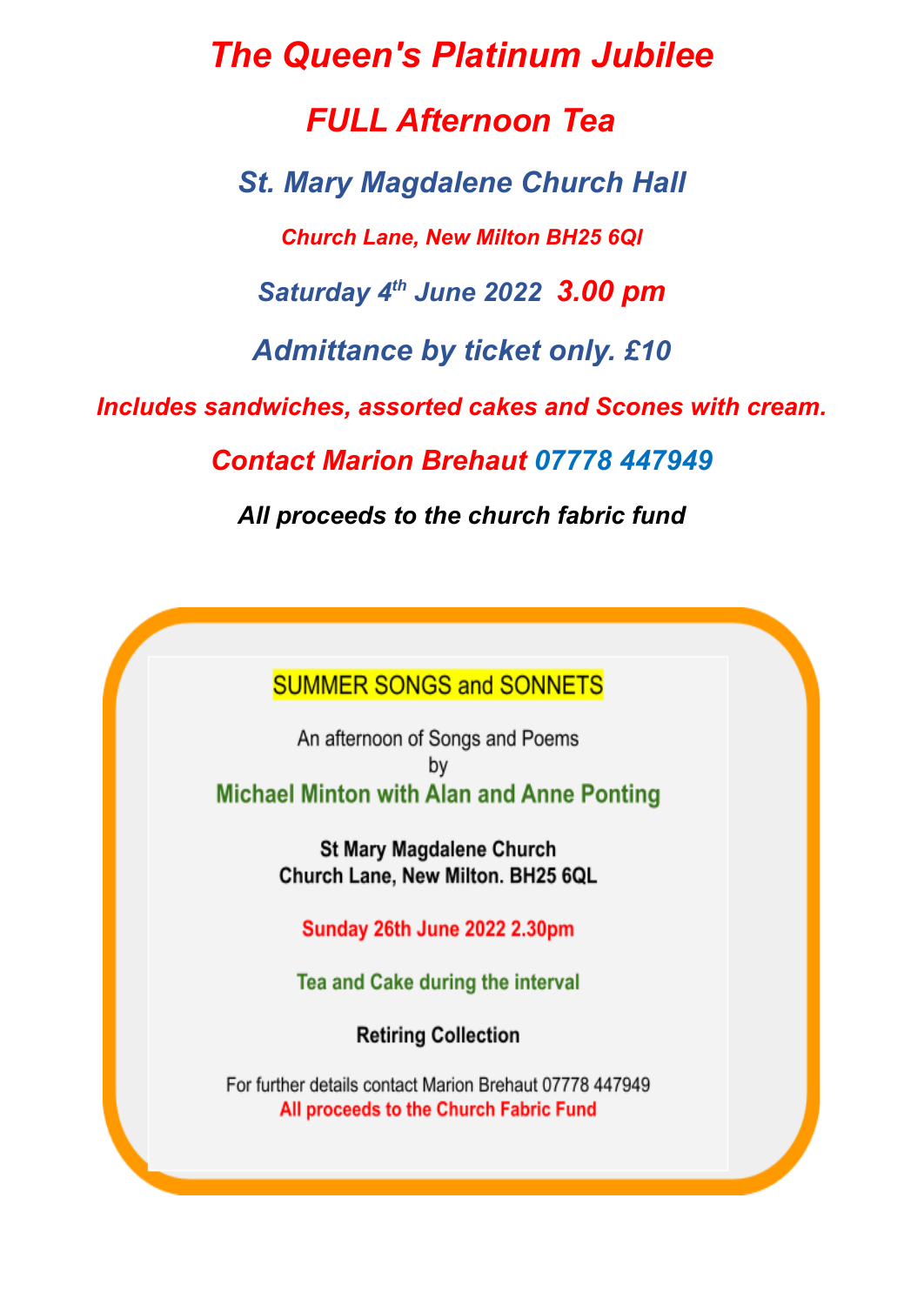# *S U M M E R F E T E*

*This will be held on Saturday, 23 rd July, from 2 p.m.- 4. 30 p.m. in The Rectory Garden*

*(if wet in the Church and Hall)*

*Let us endeavour to make this the best Fete ever.*

*you can help by:-*

*Providing items for the raffle and tombola*

*Making jams, marmalade, chutney for Produce Stall*

*Making cakes for the Cake Stall and Refreshments*

*Donating items for the Toiletries, Jewellery, Books, Puzzles,*

*Bric-a-brac and Toy stalls*

*OR run your own stall or sideshow*

*Help will be needed for setting up in the Rectory Garden and putting up bunting and dismantling at the end. And strong people to help move tables.*

*There will be a box at the back of the Church by the Servery for donations for the stalls. Proceeds are for the Fabric Fund for repairs to the Church*

*For offers of help, further information or collection of items contact Doris on 01425 613311*

**THIS WILL NOT HAPPEN WITHOUT LOTS OF HELP. PLEASE SERIOUSLY CONSIDER HOW YOU CAN HELP AND LET DORIS KNOW SO THAT SHE CAN SLEEP AT NIGHT!!!**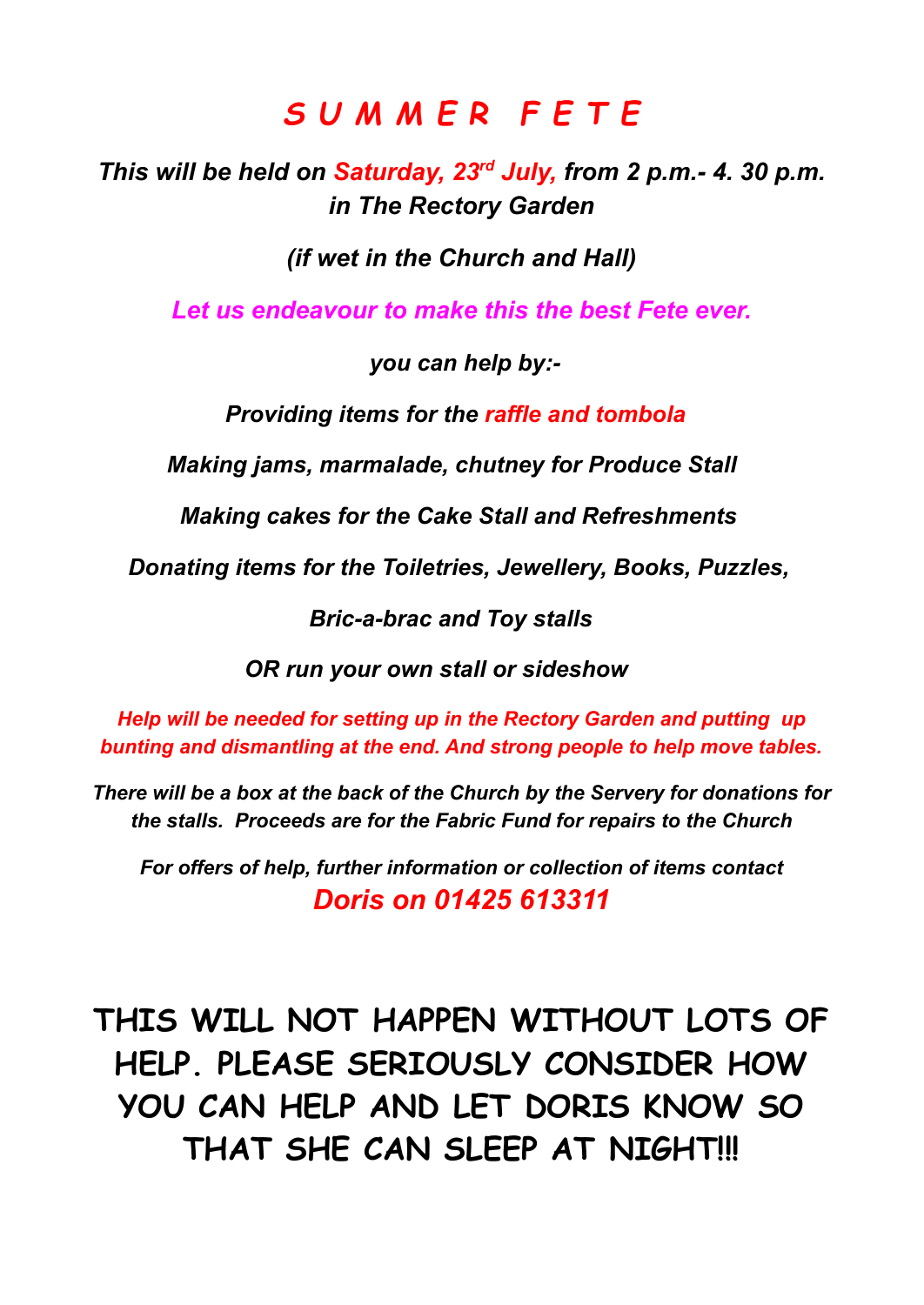

*Songs of Praise*

*SUNDAY 24th JULY at 5pm*



**As part of our Patronal Festival we shall return to our"normal"**

**(Yes, I know we'll all be exhausted from the Fete the day before plus we're all three years older than the last one!)**

**You, the Congregation, choose the hymns to be sung**

**and I hope some of you will be willing to step up and**

**tell us why you have chosen them.**

**Forms for your choices will be at the back of church soon.**



*News from St John's*



**Platinum Jubilee Anniversary Tea-** *the first celebration in the Parish.*

*This was held at* **St John's Church, Bashley, following the regular third Sunday in the month Communion Service in May. Her majesty was there, in life-size cut out, to witness the lovely tea, scones, and cakes and the accompanying military background music! John Adams [johnhadams@btinternet.co.uk](mailto:johnhadams@btinternet.co.uk)**

*NB The next edition of the Parish News will be at the end of June for July. Please feel free to contribute/comment by 23rd June* [wendy.beaumont@gmail.com](mailto:wendy.beaumont@gmail.com) *or hand written on old fashioned paper!*